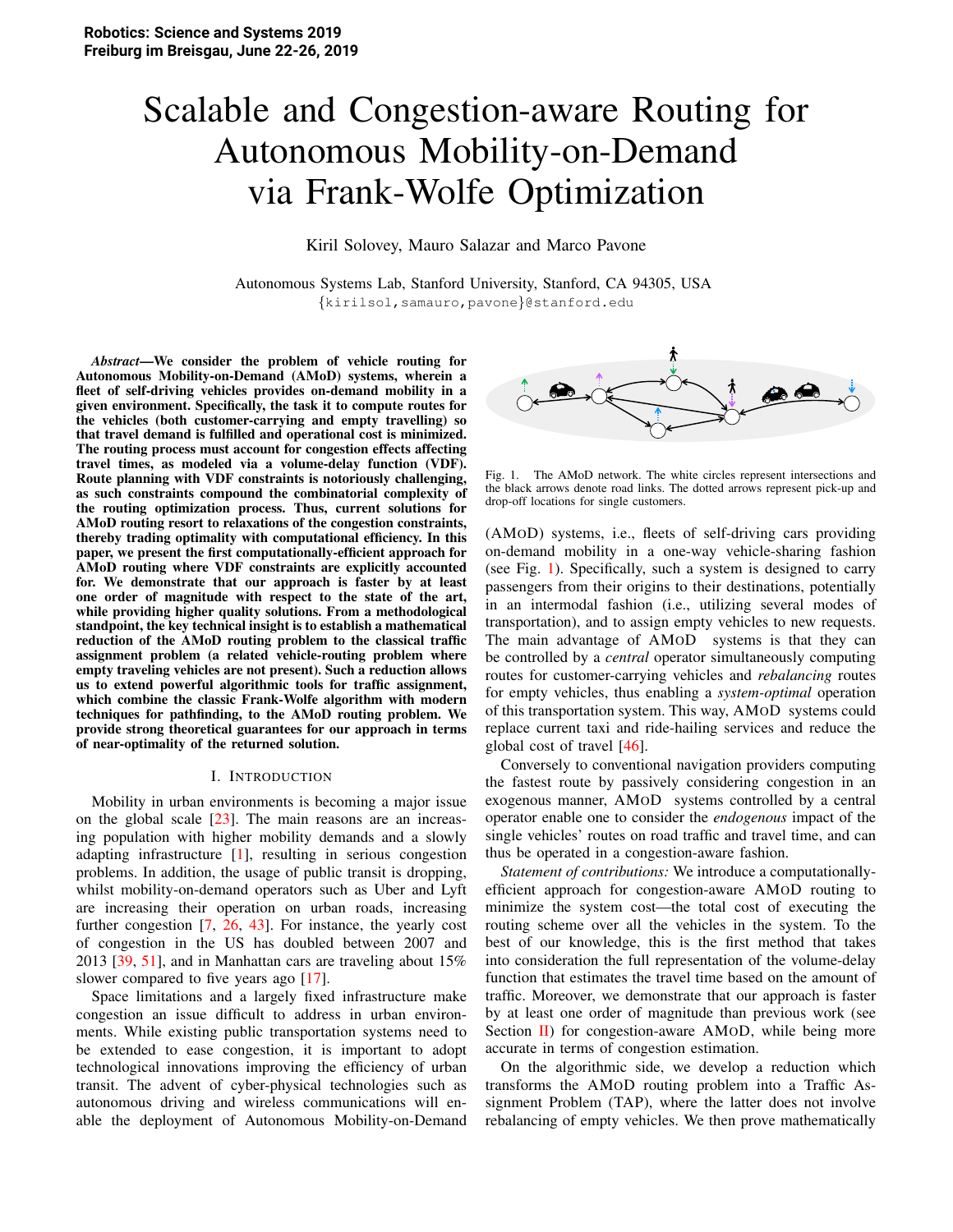that an optimal solution for the latter TAP instance yields a solution to our original AMOD problem with the following properties: (i) The majority (e.g., 99% in our experiments) of rebalancing demands are fulfilled and (ii) the system cost of the solution is upper bounded by the system optimum where 100% of the rebalancing demands are fulfilled. (We note that, in practice, the unfulfilled rebalancing demand, being just a small fraction - say,  $\langle 1\% - \text{can} \rangle$  be addressed via postprocessing heuristic strategies with minimal impact on cost.)

Such a reformulation of the AMOD problem allows us to leverage state-of-the-art techniques for TAP, that can efficiently compute a congestion-aware system optimum. In particular, we employ the classic Frank-Wolfe algorithm  $[13, 28]$ , which is paired with modern shortest-path techniques, such as contraction hierarchies  $[14]$  (both of which are implemented in recent open-source libraries  $[8, 12]$ ). This allows us to compute in a few seconds (on a commodity laptop) AMOD routing schemes for a realistic test case over Manhattan, New York, consisting of 156,000 passenger travel requests.

Organization: The remainder of this paper is structured as follows. In Section  $\Pi$  we provide a review of related work. In Section III we formally define the instances of TAP and AMOD we are concerned with in this work. There we also discuss the assumptions of our model and possible limitations. In Section IV we provide a description of the Frank-Wolfe algorithm for TAP. Our main theoretical contribution is given in Section  $V$ , where we describe our approach for AMOD by casting it into TAP, and develop its mathematical properties. In Section VI we demonstrate the power of our approach and test its scalability on realistic inputs. We conclude the paper with a discussion and future work in Section VII.

#### **II. RELATED WORK**

There exist several approaches to study AMOD systems, spanning from simulation models [16, 22, 24] and queuingtheoretical models  $[55, 18]$  to network-flow models  $[30, 35]$ , 46]. On the algorithmic side, the *control* of AMoD systems has been mostly based on network flow models employed in a receding-horizon fashion  $[19, 47, 48]$ , and thresholded approximations of congestion effects  $[35]$ , also accounting for the interaction with public transit  $[36, 37]$  and the powergrid [34]. In such a framework, cars can travel through a road at free-flow speed until a fixed capacity of the road is reached. At that point, no more cars can traverse it. Such models result in optimization problems solvable with offthe-shelf linear-programming solvers—making them very well suitable for *control* purposes-but lacking accuracy when accounting for congestion phenomena, which are usually described with *volume-delay functions* providing a relationship between traffic flow and travel time. In particular, the Bureau of Public Roads (BPR) developed the most commonly used volume-delay function  $[9]$ , which has been applied to problems ranging from dynamic estimation of congestion  $\lceil 32 \rceil$  to route planning in agent-based models  $[5, 25]$ . Against this backdrop, a piecewise-affine approximation of the BPR function is presented in [38] and combined with convex relaxation techniques to devise a congestion-aware routing scheme for AMoD systems resulting in a quadratic program. Nevertheless, in large urban environments with several thousand transportation requests such approaches usually lead to computational times of the order of minutes, possibly rendering them less suitable for real-time control purposes.

Mathematically, AMoD can be viewed as an extension of TAP, where the latter ignores the cost and impact of rebalancing empty vehicles. Historically, TAP was introduced to model and quantify the impact of independent route choices of human drivers on themselves, and the system as a whole (see [28, 41]). Algorithmic approaches for TAP typically assume a *static* setting in which travel patterns do not change with time, allowing to cast the problem into a multi-commodity minimum-cost flow  $\lceil 3 \rceil$ , which can then be formulated as a convex programming problem. One of the most popular tools for convex programming in the context of TAP is the Frank-Wolfe algorithm  $[13]$ . What makes this algorithm particularly suitable for solving TAP is that its directionfinding step corresponds to multiple shortest-path queries (we expand on this point in Section  $IV$ ). Recent advances in pathfinding tailored for transportation networks [6], including contraction hierarchies [12, 14], have made the Frank-Wolfe approach remarkably powerful. In particular, a recent work [8] introduced a number of improvements for pathfinding, and combines those with the Frank-Wolfe method. Notably, the authors present experimental results for TAP, where their approach computes within seconds a routing scheme for up to 3 million requests over a network of a large metropolitan area. Nevertheless, such an approach is not directly applicable to AMOD problems as it would not account for the rebalancing of empty vechicles.

Finally, we mention that AMoD is closely related to *Multi*-*Robot Motion Planning* (MRMP), which consists of computing collision-free paths for a group of physical robots, moving them from the initial set of positions to their destination. MRMP has been studied for the setting of discrete  $[40, 52, 54]$ and continuous  $[11, 42, 44]$  domains, respectively. The unlabeled variant of MRMP  $[2, 45, 49, 50, 53]$ , which involves also target assignment, is reminiscent of the rebalancing empty vehicles in AMoD, as such vehicles do not have a priori assigned destinations.

# **III. PRELIMINARIES**

In this section we provide a formal definition of TAP and AMOD, as our work will exploit the tight mathematical relation between these two problems.

The road network is modeled as a directed graph  $G =$  $(V, E)$ : Each vertex  $v \in V$  represents either a physical road intersection or points of interest on the road. Each edge  $(i, j) \in E$  represents a road segment connecting two vertices  $i, j \in V$ . To model the travel times along the network, every edge  $(i, j) \in E$  is associated with a cost function  $c_{ij}$ :  $\mathbb{R}_+ \to \mathbb{R}_+$ , which represents the travel time along the edge as a function of flow (i.e., traffic) along the edge per unit of time, denoted by  $x_{ij} \geq 0$ . In order to accurately capture the cost, every edge  $(i, j)$  has two additional attributes: the capacity of the edge  $\kappa_{ij} > 0$  per unit of time, which can be viewed as the amount of flow beyond which the travel time will increase rapidly, and the free-flow travel time  $\phi_{ij} > 0$ , i.e., the *nominal* travel time when  $x_{ij} = 0$ . We mention that those attributes are standard when modeling traffic (see, e.g., [28]).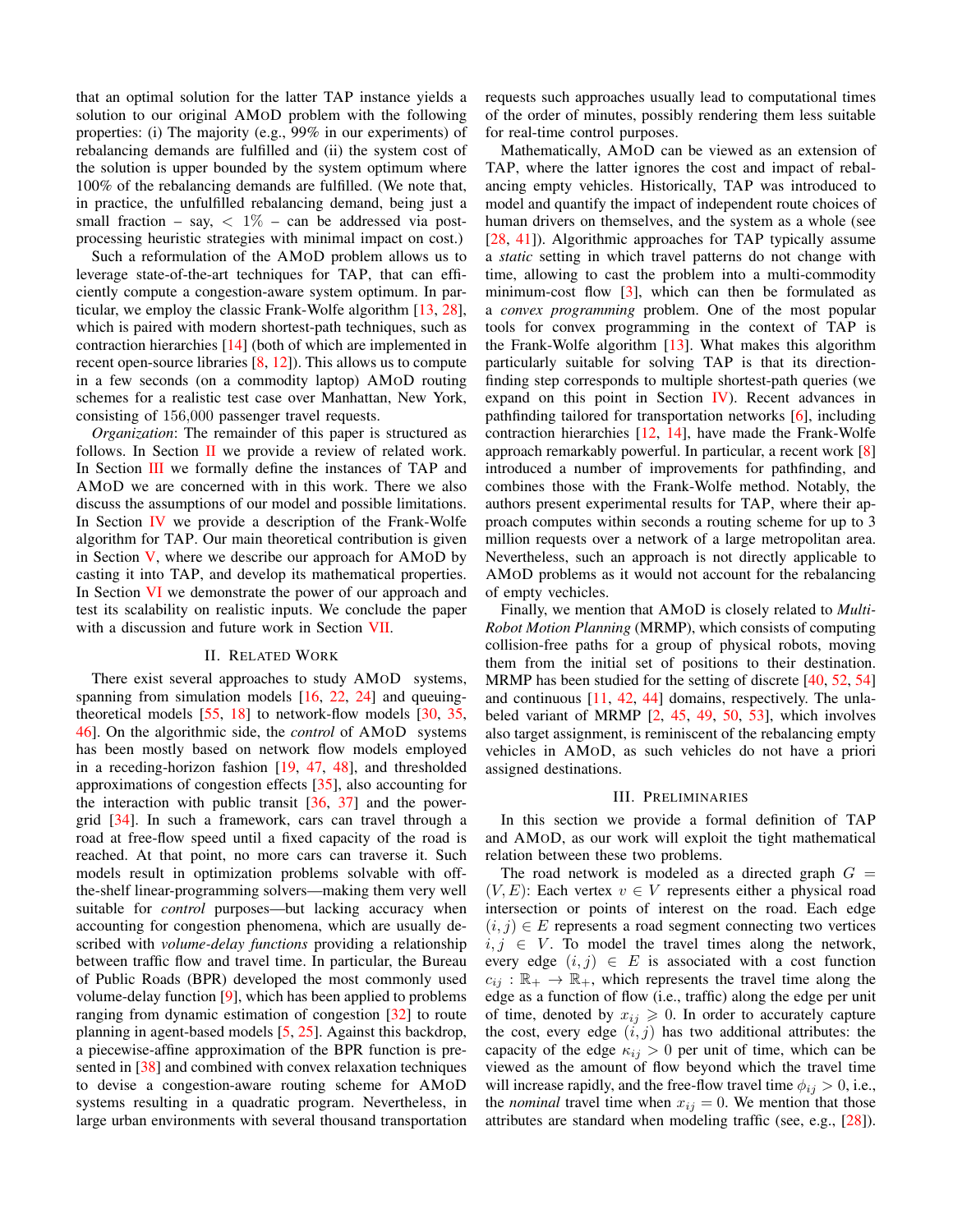The time-invariant nature of this model captures the *average* value of the flows for a certain time period.

To compute  $c_{ij}$  we use the BPR function [9], which is the most widely used volume delay function. We do note that our approach presented below can be adapted to work with other functions such as the modified Davidson cost  $[4]$ , so long as they induce a convex and continuously differential objective function (see Equation 1 and Section IV). Specifically, we define the cost function as

$$
c_{ij}(x_{ij}) = \text{BPR}(x_{ij}, \kappa_{ij}, \phi_{ij}) \coloneqq \phi_{ij} \cdot \left(1 + \alpha \cdot \left(\frac{x_{ij}}{\kappa_{ij}}\right)^{\beta}\right),
$$

where typically  $\alpha = 0.15$  and  $\beta = 4$ .

Travel demand is represented by passenger requests  $OD =$  $\{(\lambda_m, o_m, d_m)\}_{m=1}^M$ , where  $\lambda_m > 0$  represents the amount of customers willing to travel from the origin node  $o_m \in V$  to the destination node  $d_m \in V$  per time unit.

# A. Traffic Assignment

Here we provide a mathematical formulation of traffic assignment. We denote by  $x_{ijm} \in \mathbb{R}_+$  the flow induced by request  $m \in M$  on edge  $(i, j) \in E$ . We introduce the following constraint which ensures that the amount of flow associated with each request is maintained when a flow enters and leaves a given vertex. The amount of flow corresponding to the request  $m \in M$ , leaving  $o_m$  and entering  $d_m$  must match the demand flow  $\lambda_m$  as

$$
\sum_{j \in V_i^+} x_{ijm} - \sum_{j \in V_i^-} x_{jim} = \lambda_{im}, \quad \forall i \in V, m \in M,
$$
 (1)

where 
$$
\lambda_{im} := \begin{cases} \lambda_m, & \text{if } o_m = i, \\ -\lambda_m, & \text{if } d_m = i, \\ 0, & \text{otherwise,} \end{cases}
$$

and  $V_i^- := \{j | (i, j) \in E\}$ ,  $V_i^+ := \{j | (j, i) \in E\}$ , denote heads and tails of edges leaving and entering  $i \in V$ , respectively. We also impose non-negative flows as

$$
x_{ijm} \geq 0, \quad \forall (i,j) \in E. \tag{2}
$$

The objective of TAP is specified in the following definition. Informally, the goal is to minimize the total travel time experienced by the users in the system, that is the sum of travel times for each individual request  $m$ .

**Definition 1.** The *traffic-assignment problem* (TAP) consists of minimizing the expression

$$
F_E(\bm{x}) = \sum_{(i,j) \in E} x_{ij} c_{ij}(x_{ij}), \text{ subject to (1), (2), (3)}
$$

where  $x := \{x_{ij} = \sum_{m \in M} x_{ijm} | (i, j) \in E \}.$ 

Observe that the cost  $(3)$  is unit-less, but is equivalent to the average travel time experienced by each user (to see this, divide the cost by the total number of requests).

#### B. Autonomous Mobility-on-Demand

In an AMOD system, the formulation of TAP captures only partially the cost of operating the full system. In particular, vehicles need to perform two types of tasks: (i) occupied vehicles drive passengers from their origins to their destinations; (ii) after dropping passengers off at their destination, *empty* vehicles need to drive to the next origin nodes, where passengers will be picked up. Indeed, the formulation of TAP above only captures the cost associated with (i), but not (ii). Another crucial difference between TAP and AMOD, which makes the latter significantly more challenging, is the fact that the travel destinations of empty vehicles are not given a priori and should be computed by the algorithm. Thus, we extend the model to include also rebalancing empty vehicles and define  $x_{ijr}$  as the rebalancing flow of empty vehicles over  $(i, j) \in E$ . We force empty vehicles to be rebalanced from destination nodes to origin nodes as

$$
\sum_{j \in V_i^+} x_{ijr} - \sum_{j \in V_i^-} x_{jir} = r_i, \quad \forall i \in V,
$$
\n
$$
\text{for } r_i := \sum_{m \in M} \left( \mathbb{1} \{ d_m = i \} - \mathbb{1} \{ o_m = i \} \right) \lambda_m,
$$

where  $1\{\cdot\}$  is a boolean indicator function. Observe that nodes with more arriving than departing passengers do not require rebalancing. We use  $R := \sum_{i \in V} 1\{r_i > 0\} r_i$  to denote the total number of rebalancing requests and enforce nonnegativity of rebalancing flows as

$$
x_{ijr} \geq 0, \quad \forall (i,j) \in E. \tag{5}
$$

**Definition 2.** The autonomous-mobility-on-demand problem (AMoD) consists of minimizing the expression  $F_E(\hat{\boldsymbol{x}})$ , subject to (1), (2), (4), (5), where  $\hat{x} := \{\hat{x}_{ij} := x_{ij} + x_{ijr}\}_{(i,j) \in E}$ .

#### C. Discussion

A few comments are in order. First, we make the assumption that mobility requests do not change in time. This assumption is justified in cities where transportation requests change slowly with respect to the average travel time [27]. Second, the model describes vehicle routes as fractional flows and it does not account for the stochastic nature of the trip requests and exogenous traffic. Given the mesoscopic perspective of our study, such an approximation is in order. Moreover, given the computational effectiveness of the approach, our algorithm is readily implementable in real-time in a receding horizon fashion, whereby randomized sampling algorithms can be adopted to compute integer-valued solutions with near-optimality guarantees  $[33]$ . Third, we assume exogenous traffic to follow habitual routes and neglect the impact of our decisions on the traffic base load, leaving the inclusion of reactive flow patterns to future work. Fourth, we model the impact of road traffic on travel time with the BPR function [9], which is well established and, despite it does not account for microscopic traffic phenomena such as traffic lights, serves the purpose of route-planning on the mesoscopic level. Finally, we constrain the capacity of the vehicles to one single customer, which is in line with current trends, and leave the extension to ride-sharing to future research  $[10, 48]$ .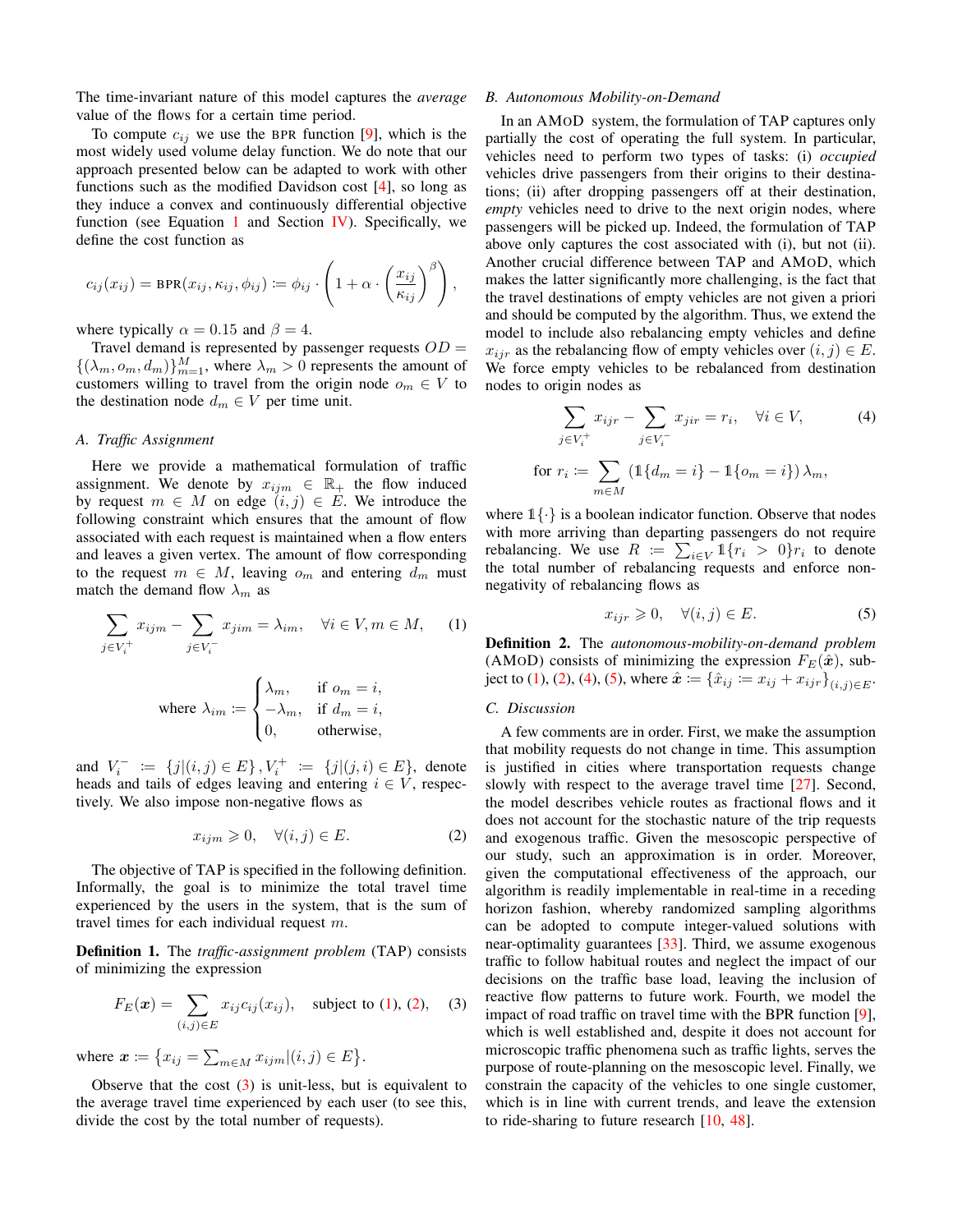#### **IV. CONVEX OPTIMIZATION FOR TAP**

In this section we describe the Frank-Wolfe method for convex optimization, which will later be used for solving AMOD. First, we have the following statement concerning the convexity of TAP.

# Claim 1 (Convexity). TAP (Definition 1) is a convex problem.

*Proof:* Given a specific edge  $(i, j) \in E$ , observe that the derivative of the expression  $x_{ij}c_{ij}(x_{ij})$  is strictly increasing, which implies that it is convex. As the expression  $F_E(x)$ consists of a sum of convex functions, it is convex as well.

# A. The Frank-Wolfe Algorithm

Due to the convexity of the problems introduced, we can leverage convex optimization to solve TAP, and consequently AMOD, as we will see later on. Specifically, we use the Frank-Wolfe algorithm (FRANKWOLFE), which is well suited to our setting and has achieved impressive practical results for largescale instances of TAP in a recent work [8].

Before introducing FRANKWOLFE, it should be noted that it is typically employed to minimize the *user-equilibrium* cost function captured by

$$
\bar{F}_E(\boldsymbol{x}) = \sum_{(i,j)\in E} \int_0^{x_{ij}} \bar{c}_{ij}(s) \, \mathrm{d}s,\tag{6}
$$

for some  $\bar{c}_{ij}$ :  $\mathbb{R}_+ \to \mathbb{R}_+$ , whereas we are interested in computing the system optimum corresponding to the minimum of  $F_E(x) = \sum_{(i,j) \in E} x_{ij} c_{ij}(x_{ij})$ , using  $c_{ij}$  as defined in the previous section. However, we can enforce the userequilibrium reached by selfish agents to correspond to the system optimum by using the *marginal costs* 

$$
\bar{c}_{ij}(x_{ij}) = \frac{d}{dx_{ij}} (x_{ij}c_{ij}(x_{ij})) = c_{ij}(x_{ij}) + x_{ij}c'_{ij}(x_{ij}),
$$

which quantifies the sensitivity of the total cost with respect of small changes in flows. Specifically, to compute the system optimum, we only need to apply FRANKWOLFE to minimize  $\overline{F}_E(x)$  as defined in (6). (See more information on this transformation in  $[28]$ .) The algorithm below will be presented with respect to  $F_E$ .

The following pseudo-code (Algorithm 1) presents a simplified version of FRANKWOLFE, which is based on [28, Chapter 4.1]. The algorithm begins with an initial solution  $x^0$ , which satisfies (1), (2). To obtain  $x_0$ , one can, for instance, assign each request  $(\lambda_m, o_m, d_m)$  to the shortest route over the trafficfree graph  $G$ , while ignoring the flows of the other users.

| <b>Algorithm 1</b> FRANKWOLFE $(\bar{F}_E, G, OD)$                                                                                                               |
|------------------------------------------------------------------------------------------------------------------------------------------------------------------|
| 1: $x^0 \leftarrow$ feasible solution for TAP; $k \leftarrow 0$                                                                                                  |
| 2: while stopping criterion not reached do                                                                                                                       |
| $\mathbf{y}^k \leftarrow \operatorname{argmin}_{\mathbf{y}} \bar{F}_E(\mathbf{x}^k) + \nabla \bar{F}_E(\mathbf{x}^k)^T (\mathbf{y} - \mathbf{x}^k)$ , s.t.<br>3: |
| satisfies $(1)$ , $(2)$                                                                                                                                          |
| $\alpha_k \leftarrow \mathop{\mathrm{argmin}}_{\alpha \in [0,1]} \bar{F}_E(\boldsymbol{x}^k + \alpha (\boldsymbol{y}^k - \boldsymbol{x}^k))$<br>4:               |
| 5: $\boldsymbol{x}^{k+1} \leftarrow \boldsymbol{x}^k + \alpha_k (\boldsymbol{y}^k - \boldsymbol{x}^k); k \leftarrow k+1$                                         |
| 6: return $x^k$                                                                                                                                                  |

 $y^k$ 

In each iteration  $k$  of the algorithm, the following steps are performed. In line 3 a value of  $y^k$  minimizing the expression  $\overline{F}_E(\bm{x}^k) + \nabla \overline{F}_E(\bm{x}^k)^T (\bm{y}^k - \bm{x}^k)$ , which satisfies (1), (2), is obtained. It should be noted that this corresponds to solving a linear program with respect to  $y^k$ , as  $x^k$  is already known, and one is working with the gradient of  $\bar{F}_E$  rather than the function itself. We will say a few more words about this computation below. In line 4 a scalar  $\alpha_k \in [0,1]$  is found, such that  $\bar{F}_E(x^k + \alpha_k(y^k - x^k))$  is minimized, which corresponds to solving a single-variable optimization problem, which can be done efficiently. At the end of the iteration in line 5 the solution is updated to be a linear interpolation between  $x^k$  and  $y^k - x^k$ . The last value of  $x^k$  computed before the stopping criteria has been reached, is returned in the end. Due to the convexity of the problem, it is guaranteed that as  $k \to \infty$ ,  $x^k$  converges to the optimal solution of TAP.

#### B. All-or-nothing Assignment

What makes FRANKWOLFE particularly suitable for solving TAP is the special structure of the task of computing  $y^k$  which minimizes  $\bar{F}_E(\boldsymbol{x}^k) + \nabla \bar{F}_E(\boldsymbol{x}^k)^T (\boldsymbol{y}^k - \boldsymbol{x}^k)$ . First, observe that it is equivalent to minimizing the expression  $\nabla \bar{F}_E(\boldsymbol{x}^k)^T \boldsymbol{y}^k$ . Next, notice that for any  $(i, j) \in E$  it holds that  $\frac{\partial}{\partial x_{ij}} \vec{F}_E(\mathbf{x}^k) =$  $\bar{c}_{ij}(x_{ij}^k)$ , where  $x_{ij}^k$  is the value corresponding to  $(i, j)$  of  $\mathbf{x}^k$ .<br>That is, every variable  $y_{ij}^k$  is multiplied by  $\bar{c}_{ij}(x_{ij}^k)$ . Thus, minimizing the expression  $\nabla \bar{F}_E(\boldsymbol{x}^k)^T \boldsymbol{y}^k$  while satisfying (1), (2) is equivalent to independently assigning the shortest route for every request  $(\lambda_m, o_m, d_m)$ , over the graph G, where the cost of traversing the edge  $(i, j)$  is independent of the traffic passing through it, and is equal to  $(\nabla \bar{F}_E(\bm{x}^k))_{ii}$ .

This operation is known as All-or-Nothing assignment, as each request is assigned to one specific route. Its pseudo code is given below (Algorithm 2). The SHORTESTPATH routine returns a vector  $y_m^k$ , where for every  $(i, j) \in E$  that is found on the shortest path from  $o_m$  to  $d_m$  on G, weighted by  $\nabla \overline{F}_E(\boldsymbol{x}^k)$ ,  $y_{m,ij}^k = 1$ , and  $y_{m,ij}^k = 0$  otherwise.

| <b>Algorithm 2</b> ALLORNOTHING $(G, \nabla \bar{F}_E(\boldsymbol{x}^k), OD)$          |
|----------------------------------------------------------------------------------------|
| 1: for $m \in M$ do                                                                    |
| 2: $y_m^k \leftarrow$ SHORTESTPATH $(G, \nabla \bar{F}_E(\boldsymbol{x}^k), o_m, d_m)$ |
| 3: <b>return</b> $y^k \coloneqq \sum_{m \in M} \lambda_m y_m^k$                        |

#### V. AMOD AS TAP

In this section we establish an equivalence between TAP and AMOD. In particular, we show that a given AMOD problem can be transformed into a TAP, such that a solution to the latter, which is obtained by FRANKWOLFE, yields a solution to the former.

The crucial difference between the two problems is that in TAP every vehicle has a specific origin and destination vertex, whereas in AMOD this is not the case. In particular, while in AMOD empty rebalancers originate in specific destination vertices of user requests, the destinations of these rebalancers can in theory be any of the origin vertices. However, we show that this gap can be bridged by supplementing the original graph  $G$  with an additional "dummy" vertex, and connecting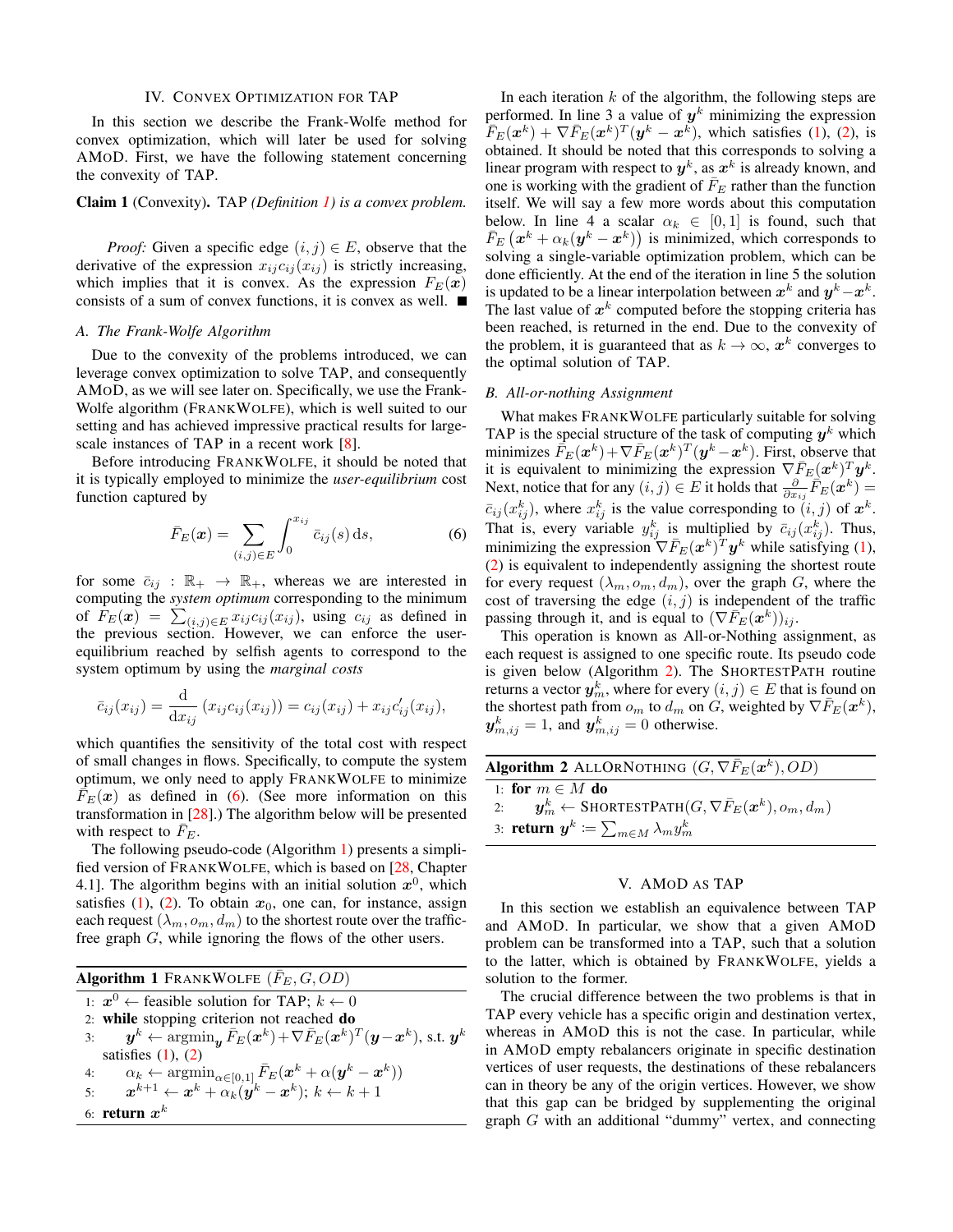

A simple example for the construction. The graph  $G$  consists Fig.  $2.$ of the vertices 1 to 5 and the (black) edges between them. The demand for G is  $OD = \{(2,1,2), (1,2,4), (1,3,4), (2,4,1), (2,4,2)\}\,$ , where each triplet denotes the intensity, origin, and destination, respectively. Red vertices indicate shortage of incoming vehicles (e.g., four passengers depart from vertex 4, but only two vehicles arrive), green indicates excess (e.g, four vehicles terminate in vertex 2 but only two passengers leave), black represents vertices with met demand (e.g., vertex 1 where two vehicles terminating, and two passengers departing). Consequently, the graph  $G$ additionally contains the dummy vertex 6, and edges  $(3, 6)$ ,  $(4, 6)$  drawn in blue, originating from vertices of  $G$  with shortage. Accordingly, the capacity is set to  $\kappa_{3,6} = 1, \kappa_{4,6} = 2$ .  $OD'$  extends  $OD$  with the request  $(3, 2, 6)$ . Observe that its intensity corresponds to the total excess in vertices  $3, 4$ .

to it edges emanating from all the vertices that need to be rebalanced. We then set the costs of the edges to guarantee an almost complete rebalancing, i.e., only a small fraction of the rebalancing requests will not be fulfilled. In the remainder of this section we provide a detailed description of the approach and proceed to analyze its theoretical guarantees.

#### A. The construction

We formally describe the structure of this new graph  $G' = (V', E')$ , where  $V' = V \cup \{n\}$ , and  $E' = E \cup$  $\{(i,n)|i\in V \text{ and } r_i < 0\}$ . Recall that  $r_i < 0$  indicates that there are fewer user requests arriving to  $i \in V$  than there are departing from the vertex, which implies that rebalancers should be sent to this vertex. The vertex  $n \notin V$  is new and will serve as dummy target vertex for all the rebalancers. See example in Figure 2.

To ensure that a sufficient number of rebalancers will arrive at each vertex that needs to be rebalanced, we assign to every edge  $(i, n)$  the cost  $c_{in}(x_{in})$  = BPR $(x_{in}, \kappa_{in}, \phi_{in})$ , where  $\kappa_{in} = -r_i$ , and  $\phi_{in} = L$ , where L is a large constant whose value will be determined later on.

The final ingredient in transforming AMOD to TAP is providing excess vehicles with specific origins and destinations. Given the original set of requests OD, for every  $i \in V$  such that  $r_i > 0$  we add the request  $(r_i, o_i, n)$ , where  $r_i$  is its intensity. This yields the extended requests set  $OD'.$ 

As each free or occupied vehicle has a specific destination, we can think of the AMOD problem as a new TAP problem over the graph  $G'$  and the extended set of requests  $OD'$ . As rebalancers are no longer needed to be considered separately from the users, we may redefine  $x_{ij}$  to be the total flow along an edge  $(i, j) \in E'$ , including users and rebalancers. Denote  $\overline{E} := E' \setminus E$ . The cost function for the corresponding TAP is  $F_{E'}(x) = F_E(x) + F_{\overline{E}}(x)$ , where  $F_{\bar{E}}(x) = \sum_{(i,n)\in \bar{E}} x_{in}c_{in}(x_{in}).$ 

We show in the remainder of this section that after choosing  $L$  correctly, then  $x^*$ , which minimizes the system optimum  $F_{E'}(x^*)$  under the constraints (1), (2), with respect to  $G', OD'$ , represents a high-quality solution to the AMOD problem, in which the majority of rebalancing requests are fulfilled. It is worth clarifying that the cost of the obtained flow is represented by  $F_E(\boldsymbol{x})$ .

# **B.** Analysis

First, we note that the new objective function  $F_{E'}$  remains convex owing to the fact that for every new dummy edge its cost function is monotone and increasing with respect to its flow (see Claim 1). Given a vector assignment  $x$  for TAP over  $G'$ , it will be useful to split it into variables  $x_F$  corresponding to the edges E, and variables  $x_{\overline{E}}$  corresponding to E.

The motivation for setting the specific capacity value  $\kappa_{in}$  to edge  $(i, n) \in \overline{E}$  is given in the following lemma. Recall that  $R \coloneqq \sum_{i \in V} \mathbb{1}\{r_i > 0\}r_i.$ 

Lemma 1 (Optimal assignment for dummy edges). Let  $x^*$ minimize  $F_{\vec{E}}(\vec{x}^*)$ , under the constraint that  $\sum_{(i,n)\in \vec{E}} x_{in}^* = R$ . Then  $\mathbf{x}_{\vec{E}}^* = \kappa$ , where  $\kappa = {\kappa_{in} | (i, n) \in \vec{E}}$ .

*Proof:* Note that  $F_{\overline{E}}(x_{\overline{E}})$  is convex, and feasible for the constraint  $\sum_{x_{in} \in \mathbf{x}_E} x_{in} = R$ . Thus, it has a unique minimum.<br>To find it, we shall use Lagrange multipliers.<br>Let  $g(\mathbf{x}) := \sum_{j=1}^{m} x_j$  and define the Lagrangian<br> $\mathcal{L}(\mathbf{x}, \lambda) := F_E(\mathbf{x}) - \lambda(g(\mathbf{x}) - R)$ . For any  $x_j \in \mathbf$ 

$$
\frac{\partial}{\partial x_j}\mathcal{L} = L\left(1 + 0.75\left(\frac{x_j}{\kappa_j}\right)^4\right) - \lambda, \text{ and } \frac{\partial}{\partial \lambda}\mathcal{L} = R - g(\boldsymbol{x}).
$$

As  $\frac{\partial}{\partial x_i} \mathcal{L} = 0$ ,  $x_j = \kappa_j \left( \frac{\lambda}{0.75L} - \frac{1}{0.75} \right)^{1/4}$ , which is then plugged into  $\frac{\partial}{\partial \lambda} \mathcal{L} = 0$ , where we use the fact that  $\sum_{j=1}^{\ell} \kappa_j = R$ , to yield  $\lambda = 1.75L$ . We then substitute  $\lambda$  to yield  $x_j = \kappa_j$ , which concludes the proof.

We arrive at the main theoretical contribution of the paper, which states that  $L$  can be tuned to obtain a solution where the fraction of unfulfilled rebalancing requests  $\delta > 0$  is as small as desired. Notice that for a given solution  $x$ , the expression  $\frac{\|x_{\bar{E}} - \kappa\|_1}{2R}$  represents the fraction of unfulfilled requests.

Theorem 1 (Bounded fraction of unfulfilled requests). Let  $x^* := \operatorname{argmin}_{x} F_{E'}(x)$  subject to (1), (2). For every  $\delta \in (0, 1]$ <br>exists  $L_{\delta} \in (0, \infty)$  such that if  $L > L_{\delta}$  then  $\frac{||x_{E}^* - \kappa||_1}{2R} \leq \delta$ .

*Proof:* Let  $x^0$  be an assignment satisfying (1), (2) such that  $x^0_{\overline{F}} = \kappa$ , which minimizes the expression  $F_{E'}(x^0)$ . That is,  $x^{0}$ <sup>"</sup>minimizes  $F_{E}$  over all x which fully satisfies the rebalancing constraints. (Observe that such  $x^0$  represents the optimal solution of the original AMoD problem.) If  $x^0$  turns out to yield the minimum of  $F_{E'}(x)$  without conditioning on  $x_{\overline{E}}^0 = \kappa$  then the result follows. Thus, we assume otherwise. Fix  $\delta \in (0, 1]$  and let  $x^{\delta}$  represent any assignment,

satisfying (1), (2), and for which it holds that  $\frac{\|x_E^{\delta} - \kappa\|_1}{2R} > \delta$ .<br>Our goal is to find a value of  $L_{\delta}$  such that for any  $L > L_{\delta}$ <br>it holds that  $F_{E'}(x^{\delta}) > F_{E'}(x^0)$ . This implies that using such  $L$  we are guaranteed that if a solution returned by FRANKWOLFE will have at most  $\delta$  unfulfilled request. This is equivalent to requiring that

$$
F_{\bar{E}}(\boldsymbol{x}^{\delta}) - F_{\bar{E}}(\boldsymbol{x}^0) > F_E(\boldsymbol{x}^0) - F_E(\boldsymbol{x}^{\delta}).
$$

Notice that by Lemma 1, it holds that  $F_{\bar{E}}(x^{\delta}) - F_{\bar{E}}(x^0)$ 0. Recovering a precise upper bound for the expression  $F_E(\boldsymbol{x}^0) - F_E(\boldsymbol{x}^\delta)$ , which depends on  $\delta$ , is quite difficult.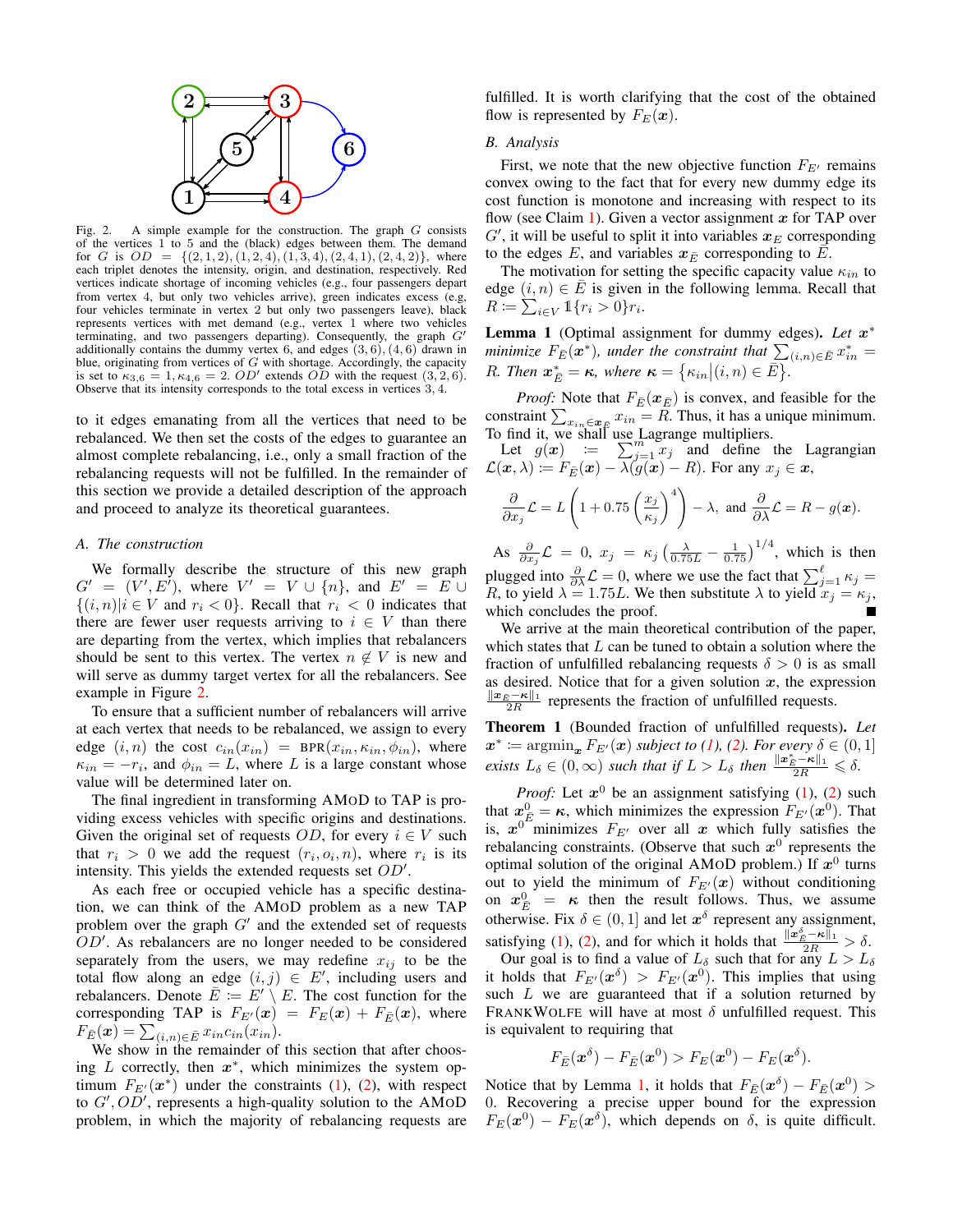We therefore resort to a crude (over-)estimation of it, which is the value  $F_E(x^0)$ . Thus, we wish to find L such that  $F_{\bar{E}}(x^{\delta}) - F_{\bar{E}}(x^0) > F_E(x^0).$ 

Define  $\Delta_{in} := x_{in} - \kappa_{in}$ , for every  $(i, n) \in \overline{E}$ , where  $x_{in} \in \mathbf{x}_{\overline{F}}^{\delta}$ . For every such  $x_{in}$  the following holds:

$$
c_{in}(x_{in}) = L\left(1 + 0.15\left(\frac{x_{in}}{\kappa_{in}}\right)^4\right)
$$
  
\n
$$
\geq L\left(1 + 0.15\left(1 + \frac{4\Delta_{in}}{\kappa_{in}}\right)\right) = L\left(1.15 + \frac{0.6\Delta_{in}}{\kappa_{in}}\right),
$$

where the inequality follows from Bernoulli's inequality. Also, note that  $c_{in}(\kappa_{in}) = L \cdot 1.15$ . Thus,

$$
F_{\bar{E}}(\boldsymbol{x}^{\delta}) = \sum_{(i,n)} x_{in} c_{in}(x_{in}) \ge \sum_{(i,n)} (\kappa_{in} + \Delta_{in}) L \left( 1.15 + \frac{0.6 \Delta_{in}}{\kappa_{in}} \right)
$$
  
\n
$$
= \sum_{(i,n)} L \left( 1.15 \cdot \kappa_{in} + 1.75 \cdot \Delta_{in} + \frac{0.6 \Delta_{in}^2}{\kappa_{in}} \right)
$$
  
\n
$$
= \sum_{(i,n)} 1.15 L \kappa_{in} + \sum_{(i,n)} 1.75 L \Delta_{in} + \sum_{(i,n)} L \frac{0.6 \Delta_{in}^2}{\kappa_{in}}
$$
  
\n
$$
= F_{\bar{E}}(\boldsymbol{x}^0) + 0 + \sum_{(i,n)} L \frac{0.6 \Delta_{in}^2}{\kappa_{in}} \ge F_{\bar{E}}(\boldsymbol{x}^0) + \frac{0.6 L}{R} \sum_{(i,n)} \Delta_{in}^2
$$
  
\n
$$
\ge F_{\bar{E}}(\boldsymbol{x}^0) + \frac{0.6 L}{R} \cdot \ell^{-1} \left( \sum_{(i,n)} |\Delta_{in}| \right)^2
$$
  
\n
$$
= F_{\bar{E}}(\boldsymbol{x}^0) + \frac{0.6 L}{R \ell} \left\| \boldsymbol{x}^{\delta}_{\bar{E}} - \boldsymbol{x}^0_{\bar{E}} \right\|_1^2 \ge F_{\bar{E}}(\boldsymbol{x}^0) + 2.4 R L \ell^{-1} \delta^2,
$$

where the second to last inequality is due to Cauchy-Schwarz, and  $\ell$  is the number of dummy edges.

We have just shown that for any  $x^{\delta}$  it holds that  $F_{\overline{E}}(x^{\delta})$  -<br>  $F_{\overline{E}}(x^0) \ge 2.4RL\ell^{-1}\delta^2$ . To conclude, for  $L = \frac{F_E(x^0)}{2.4R\ell^{-1}\delta^2}$ , it<br>
follows that  $F_{E'}(z^{\delta}) > F_{E'}(z^0)$ , which implies that any value  $x^*$  satisfying the constraints (1), (2) and minimizing  $F_{E'}(x)$ , also guarantees that  $\frac{\|\boldsymbol{x}_{\hat{E}}^* - \boldsymbol{\kappa}\|_1}{2R} \le \delta$ .<br>We will consider the practical aspects of computing a proper

 $L$  in Section VI. The next corollary is the final piece of the puzzle. It proves that when using a proper L, not only that  $\delta$ is bounded, but also the value  $F_E(\boldsymbol{x}^*)$  is at most  $F_E(\boldsymbol{x}^0)$ .

**Corollary 1** (Bounded cost of routing). Fix  $\delta \in (0, 1]$  and let  $L\in (0,\infty)$  such that  $L>L_{\delta}$ . Then (i)  $\frac{\|x_{\delta}^*-\kappa\|_1}{2R}\leq \delta$ , and (ii)  $F_E(\boldsymbol{x}^*)$  <  $F_E(\boldsymbol{x}^0)$ , where  $\boldsymbol{x}^* = \operatorname{argmin}_{\boldsymbol{x}} F_{E'}(\boldsymbol{x})$  under constraints  $(1)$ ,  $(2)$ .

*Proof:* Let  $x^*$ ,  $x^0$  be as defined in the previous proof. It is clear that  $x^*$  satisfies (i). Now, observe that by definition  $F_{E'}(\mathbf{x}^*)$  <  $F_{E'}(\mathbf{x}^0)$ , and by Lemma 1,  $F_{\bar{E}}(\mathbf{x}^0)$  <  $F_{\bar{E}}(\mathbf{x}^*)$ . Then the following derivation proves (ii):  $F_E(\mathbf{x}^*) + F_{\overline{E}}(\mathbf{x}^*)$  $F_E(\mathbf{x}^0) + F_{\bar{E}}(\mathbf{x}^0) < F_E(\mathbf{x}^0) + F_{\bar{E}}(\mathbf{x}^*).$ 

# VI. EXPERIMENTAL RESULTS

In this section, we use experimental results to demonstrate the power of our approach for AMoD routing via a reduction to TAP (Section  $V$ ) on a real-world case study. In the first set of experiments in Section VI-C we validate experimentally the theory developed in Section V-B. In summary, we observe that the approach yields near-optimal solutions within a few seconds, where most (more than 99%) of the rebalancing requests are fulfilled, when  $L$  is properly tuned. We then test the scalability of the approach on scenarios involving as much as 600k user requests, where we observe that running times and convergence rates scale only linearly with the size of input. In the final set of experiments we demonstrate the benefit of the approach over previous methods.

# A. Implementation Details

All results were obtained using a commodity laptop equipped with 2.80GHz  $\times$  4 core i7-7600U CPU, and 16GB of RAM, running 64bit Ubuntu 18.04 OS. The C++ implementation of the FRANKWOLFE algorithm is adapted (with merely minor changes) from the routing-framework, which was developed for  $[8]$ . For shortest-path computation in the AL-LORNOTHING routine, we use *contraction hierarchies* [14], which are embedded in the routing-framework, and are in turn based upon the code in the RoutingKit (see [12]). Running times reported below are for a 4-core parallelization.

In our experiment we observed that in some situations, the first few iterations of FRANKWOLFE route most of the rebalancers to a select set of dummy edges, so that the actual flow is far larger than the capacity. This leads to numeric overflows when working with the standard  $C++$  double and to failure of the program. We mention that this phenomenon was not observed for the modified Davidson cost function  $[4]$ , linearized at 95% of the capacity, which has a more gentle gradient. To alleviate the problem when working with BPR, one can resort to using long double or linearize the value of the function after a certain threshold is reached. We chose the latter, by linearizing at  $500\%$  of the capacity. We emphasize that this does not affect the final outcome of the algorithm.

Finally, we mention that we experimented with a few cost functions (including linear, and modified Davidson) for the dummy edges, until we settled on BPR, which yields the best convergence rates.

# B. Data

Similarly to  $[38]$ , our experiments are conducted over Manhattan in New York City, where the OD-pairs are inferred from taxi rides that occurred during the morning peak hour on March 1st, 2012. As in [38], we assume to centrally control all ride-hailing vehicles in Manhattan, and accordingly scale taxi rides requests by a factor of 6. The total number of real user OD-pairs in our experiments is thus  $6 \times 25,960$  (unless stated otherwise). In order to take into consideration the fact that autonomous vehicles need to share the road with private vehicles, which should increase the overall cost of travelling along edges, we introduce a parameter of exogenous traffic (as was done in  $[38]$ ). In particular, for a non-dummy edge  $(i, j) \in E$ , with a flow  $x_{ij}$ , we assign the cost  $c_{ij}$   $(x_{ij} + x_{ij}^e)$ , where  $x_{ij}^e$  denotes the exogenous flow. For simplicity, we set this value so that the fraction of  $x_{ii}^e$  over the capacity  $\kappa_{ij}$  of the edge  $\kappa_{ij}$  is the same, over all edges. That is, we choose a value  $\gamma_{\text{exo}} \geq 0$  and set  $x_{ij}^e / \kappa_{ij} = \gamma_{\text{exo}}$ . Unless stated otherwise,  $\gamma_{\text{exo}} = 0.8$ , which approximates the scenario of the rush-hour traffic, mentioned above. The underlying road-map  $G = (V, E)$  was extracted from an Open Street Map [15], where  $|V| = 1352, |E| = 3338.$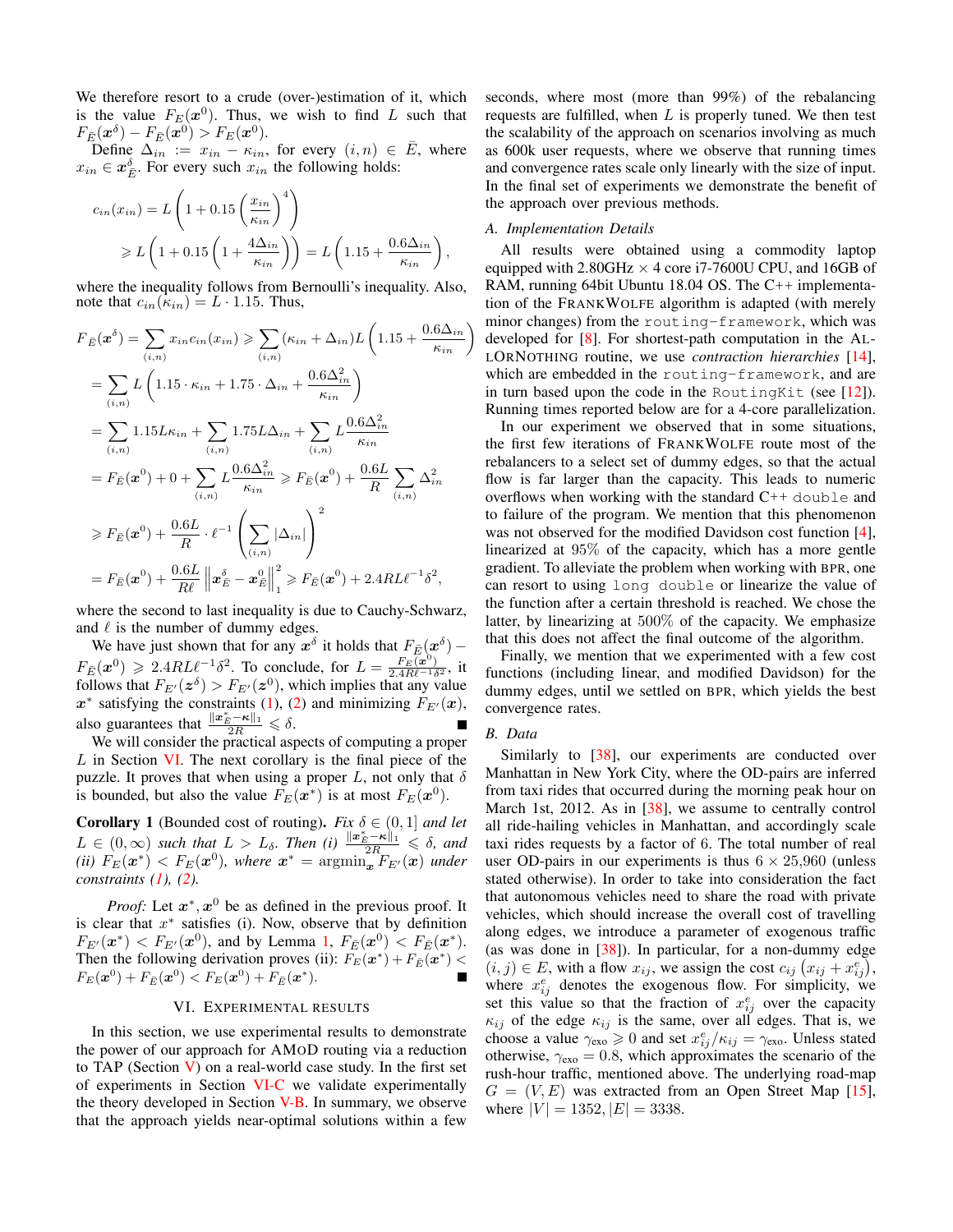

Fig. 3. Validation of theoretical results. For all the plots, OPT represents the corresponding optimal value for  $L = 96$ . [TOP] A plot of  $\delta$ . The left number in the legend represents  $L$ , whereas the value in the brackets denotes  $\delta$  after iteration 100. For instance, OPT yields  $\delta = 0.004$ , whereas for the same L after 100 iterations we have that  $\delta = 0.007$ . [CENTER] A plot of  $C_r$ . The left number in the legend represents  $L$ , whereas the value in brackets denotes  $(C_r - \text{OPT}) / \text{OPT}$  after iteration 100. E.g.,  $C_r$  for  $L = 96$  is only 1.7% larger than OPT. [BOTTOM] A plot for  $C_d$ .

#### C. Results

Before proceeding to the experiments we mention that in some results we compare the outcome of our algorithm with an optimal value, denoted by OPT. To obtain it, we run the algorithm, with a corresponding set of parameters, for 10,000 iterations. This provides a good approximation of the real optimum. E.g., for the final iteration of the algorithm, when  $L = 96$ min, the relative difference in the real and dummy cost is  $1.64 \cdot 10^{-7}$  and  $2.91 \cdot 10^{-7}$ , respectively. The terms real and dummy costs correspond to  $F_E$  and  $F_{\overline{E}}$ , respectively.

Validation of the theory. Our first set of experiments is designed to validate the convergence of the approach, and the theory presented in Section V. In summary, we observe that with already small  $L$  a solution where a large majority of rebalancing requests are fulfilled is achieved. Moreover, the system cost for the rebalaced system is also very close to the optimal value. Importantly, this is achieved within only 100 iterations of FRANKWOLFE, corresponding to around 15s.

In order to test how the value of  $L$  affects the fraction of unbalanced requests  $\delta$ , as stated in Theorem 1, and the real and dummy costs of solution, i.e.,  $C_r \coloneqq F_E(\boldsymbol{x}), C_d \coloneqq F_{\bar{E}}(\boldsymbol{x}),$ respectively, we experiment with values of  $L$  in the range of 3 to 192 $\text{min}$  (see Figure 3).

In terms of the fraction of unfulfilled requests  $\delta$ , as Theorem 1 states, increasing  $L$  reduces this value. For instance, when  $L = 3$ ,  $\delta = 0.109$ , but already when  $L = 48$  then



Fig. 4. Plots for scalability experiments. [TOP] A plot of  $\delta$ , i.e., fraction of unfulfilled rebalancing requests. The left notation in the legend  $(\times i)$  indicates the used number of copies of the original OD set, whereas the value in brackets denotes  $\delta$  after iteration 100. [CENTER] A plot of  $C_r$ . The value in brackets denotes the ratio of deviation for  $C_r$  between the iterations 100 and 1000. [BOTTOM] A plot of total running time. The value in brackets denotes the running time after iteration 100.

 $\delta = 0.009$ , after 100 iterations. It should be noted that a small value of  $\delta$  is reached only when  $C_d$  is noticeably larger than  $C_r$  (see middle and bottom plots in Figure 3, for comparison).

This implies that our estimation for L suggested in Theorem 1 is quite conservative. From a practical point of view, we recommend iterating over  $L$  using binary search until a desired value of  $\delta$  is achieved.

We now discuss the relation between the magnitude of  $L$ and  $C_r$ . We observe that  $C_r$  increases with L. This follows from the fact that a smaller  $\delta$  requires rebalancers to increase the total length of their trips in order to accommodate more requests. Here we can also observe a possible drawback in setting  $L$  to be needlessly large, as it takes more iterations to settle on the correct value of  $C_r$ . This follows from the fact that to obtain a smaller  $\delta$  requires more iterations.

Lastly, observe that already after approximately 50 iterations, all three values reach a plateau, *i.e.*, increasing the number of iterations only slightly changes the corresponding value. Also note that values of OPT, computed for  $L = 96$ , are very close to corresponding values for the same  $L$  after only 100 iterations. This indicates that a small number of iterations suffices to reach a near-optimal value, be it  $\delta$ ,  $C_r$ , or  $C_d$ .

Scalability. In this set of experiments we demonstrate the scalability of the approach by increasing the total number of OD requests. We use the set of  $6 \times 25,960$  OD pairs, which was utilized in the above experiments, as a basis, and then multiply this set by  $1, 2, 3$  and 4. The last case includes  $623,040$  travel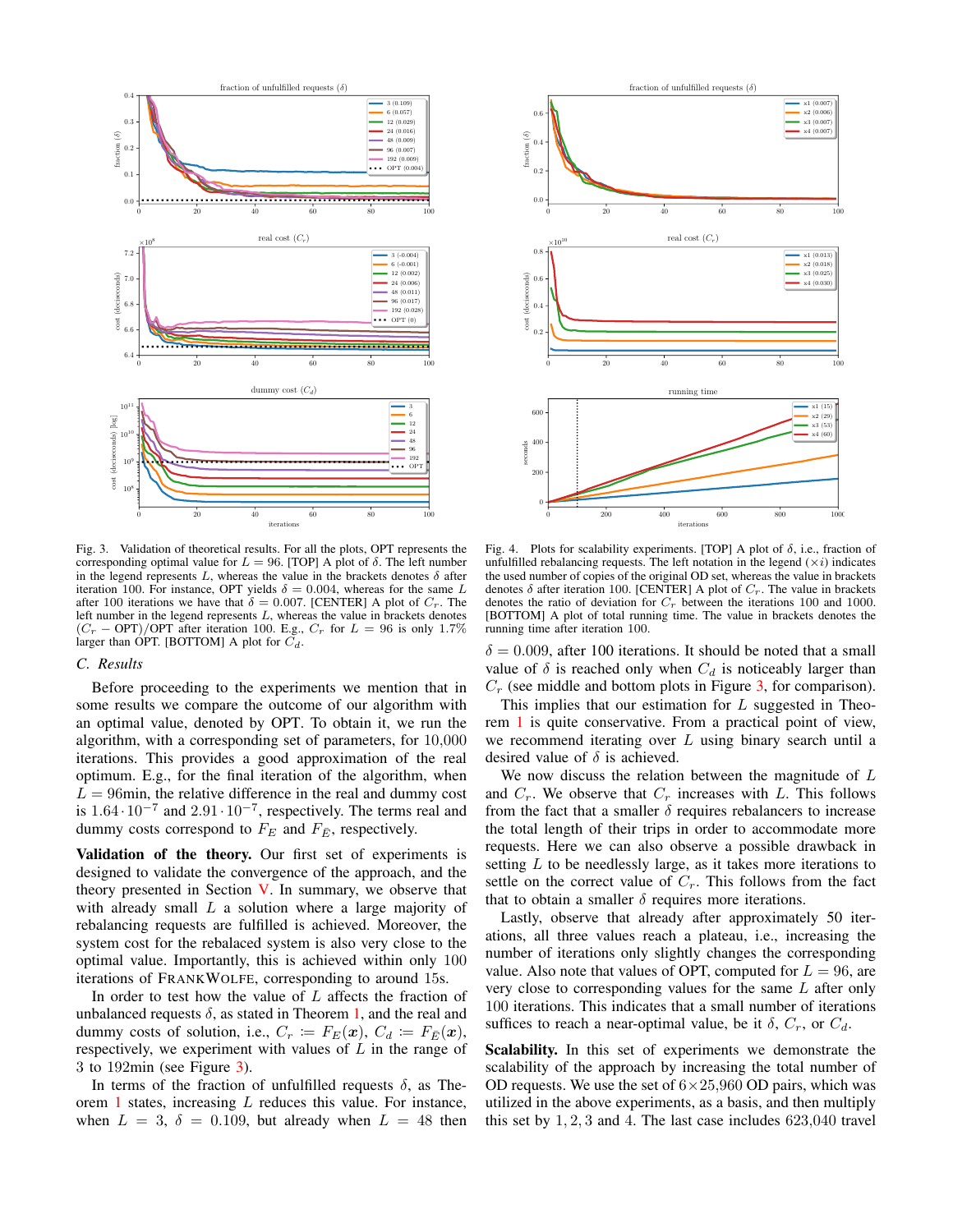requests. In an attempt to make the four settings similar in terms of the total traffic on the road, we pair each setting with exogenous traffic of  $\gamma_{\text{exo}} \in \{0.8, 0.6, 0.4, 0.2\}$ , respectively.

Each scenario was executed for 1000 iterations. For the first two plots we chose to show results only for the first 100 iterations, as the change is very minor from this point on. We also omit a plot for the dummy cost as we found it uninformative. The results are presented in Figure 4.

The convergence rate and the final result for  $\delta$ ,  $C_r$  behave similarly for the four settings. However, we note that we expect to see a more significant difference for a more realistic data set, as a bigger data set would have more diverse OD pairs. Nevertheless, we emphasize that our four settings do not yield similar solutions with respect to flow distribution, as the scale of flow affects the cost. In terms of the running time, we mention that it scales proportionally to the number of OD pairs, and the rate of change with respect to the number of iterations is roughly constant.

Comparison with previous work. We demonstrate the benefits of computing a solution to AMoD using the precise formulation of the cost function BPR, as opposed to a piecewiseaffine approximation of BPR, or a congestion-unaware solution. The piecewise-affine approximation approach was suggested in [38], where the BPR function is approximated by two affine functions (see more details in Section II). In terms of computation time, our approach yields the results in around 15s, whereas the reported running times of [38] are around 4min for similar hardware. We wish to point out that [38] do not minimize travel time for rebalancing vehicles, and also include walking times in their analysis. The congestionunaware approach, which was utilized in earlier works (see, e.g.,  $[29]$ ), generates a solution without considering the effect of congestion of the routed vehicles on the overall cost.

We implemented all three types of solution using our framework, by replacing the precise formulation of the BPR function, where relevant. We wish to clarify that the cost function used on the dummy edges remains BPR, to guarantee rebalancing (see Section V-B), as this does not affect the real solution cost. The computation was done with  $L = 96$ . The same applies to OPT which was computed using the full BPR.

We ran the three approaches for varying values of  $\gamma_{\rm exo} \in [0,2]$  (see plots of the comparison in Figure 5). As was observed in previous studies, congestion-unaware planning underestimates the real travel cost, which results in plans that divert traffic to overly congested routes. The deviation from OPT increases with exogenous traffic. Already for  $\gamma_{\rm exo} = 0.8$ , the total cost is around 1.3 times OPT. Approximate BPR is much more accurate in this respect. However, it either under- or overestimates the real cost, which yields plans where vehicles are rerouted from low-cost routes to more congested routes. Approximate BPR yields plans whose deviation from OPT is twice as high for the precise BPR, when  $\gamma_{\text{exo}} \in [0, 1.1]$ ; it coincides with our solution for  $\gamma_{\text{exo}} = 1.2$ ; for larger values of  $\gamma_{\text{exo}} \in [0, 1.1]$  the deviation becomes more noticeable. For instance, when  $\gamma_{\text{exo}} = 1.3$  it yields a solution of around 1.1 times OPT. In contrast, our approach yields an accurate estimation of OPT for the entire range of  $\gamma_{\text{exo}}$ .



Fig. 5. Plots for comparison experiments. For each of the three types of cost functions we plot the ratio between the obtained cost  $C_r$  and the cost for OPT, as a function  $\gamma_{\text{exo}}$  (*x*-axis). The corresponding value for  $\gamma_{\text{exo}} = 0.8$ is given in the brackets.

# VII. DISCUSSION AND FUTURE WORK

This paper presented a computationally-efficient framework to compute the system-optimal operation of a fleet of selfdriving cars providing on-demand mobility in a congestionaware fashion. To the best of our knowledge, this is the first scheme providing high-quality routing solutions for large-scale AMOD fleets within seconds, thus enabling real-time implementations for operational control through receding horizon optimization (to account for new information that is revealed over time) and randomized sampling (to recover integer flows with near-optimality guarantees  $[33]$ ). Our approach consists of reducing our problem to a TAP instance, such that an optimal solution achieved for the latter yields an optimal for AMOD. This allows us to leverage modern and highly effective approaches for TAP. We showcased the benefits of our approach in a real-world case-study. The results showed our method outperforming state-of-the-art approaches by at least one order of magnitude in terms of computational time, whilst improving the system performance by up to 20%.

This work opens the field for several extensions, and leaves a few open questions. On the side of theory, our immediate goal is to analyze the convergence rate of our approach. There is an abundance of recent results on the theoretical properties of FRANKWOLFE (see, e.g., [21, 31]), which regained popularity in recent years due to applications in machine learning  $[20]$ . However, it is not clear whether these results are applicable to our setting, and what their implications are on the convergence of the real cost  $F_E$ , rather than  $F_{E'}$ . We also plan to investigate approaches to obtain a more informative estimation of the constant  $L$  (see Theorem 1). On the implementation side, we mention that the performance can be further improved by using customizable contraction hierarchies [12] for pathfinding, and bundling identical OD pairs. We also point out the fact that the ALLORNOTHING routine is embarrassingly parallel, and a significant speedup can be gained from using a multi-core machine. Finally, on the application side, we aim at exploiting the high computational efficiency of the presented approach by implementing it in real-time using receding horizon schemes. To this end, it might be necessary to employ a time-expansion of the road-graph and account for stochastic effects, as it was done in  $[18, 47]$ . In addition, it is of interest to extend this framework to capture the interaction with public transit  $[36]$  and the power grid  $[34]$ , and account for the interaction of self-driving vehicles with the urban infrastructure.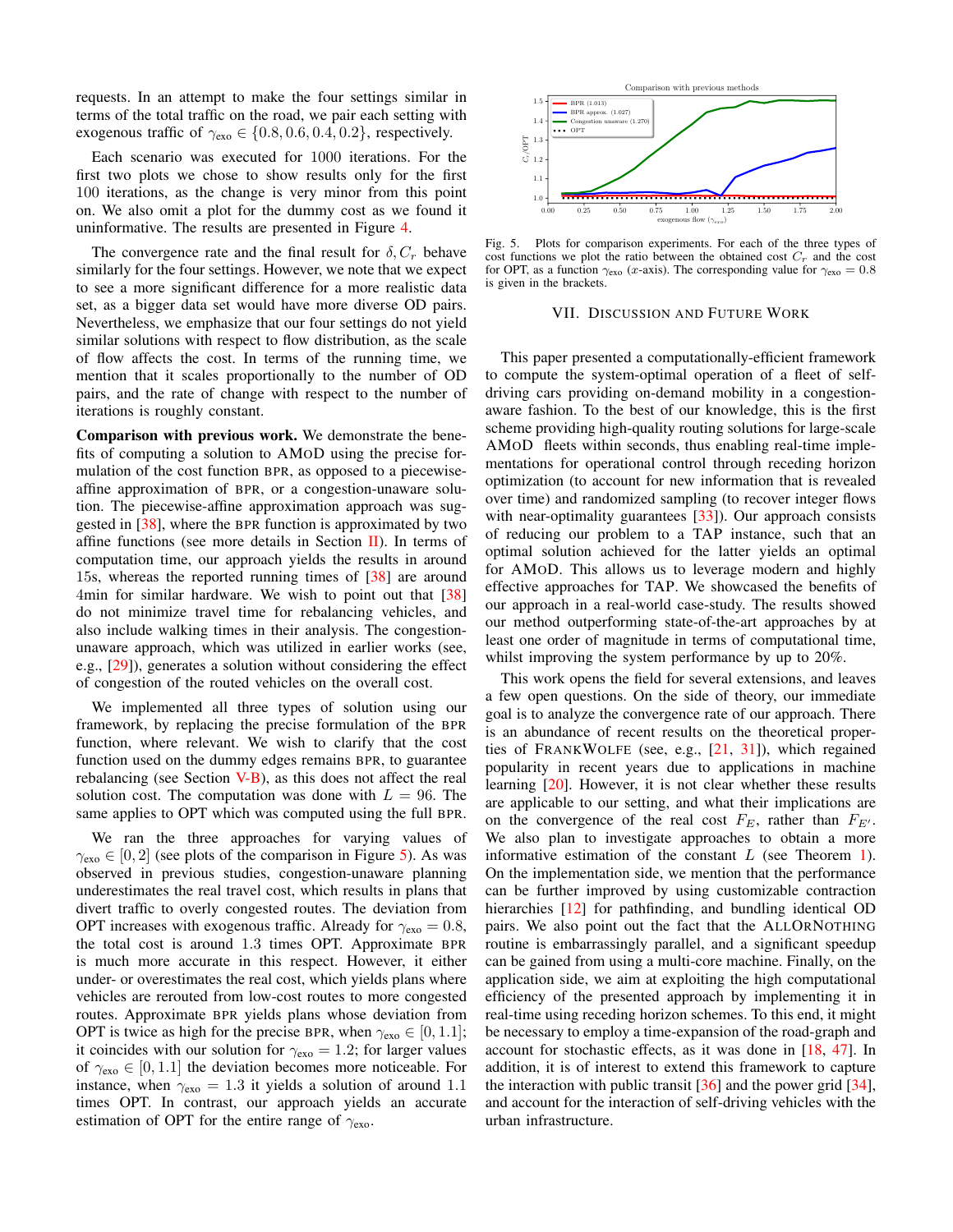### **ACKNOWLEDGMENTS**

We would like to thank Valentin Buchhold for advising on the routing-framework. We thank Dr. Ilse New and Michal Kleinbort for proofreading this paper and providing us with their comments and advice. Our special thanks are also extended to our labmates Ramón Darío Iglesias, Matthew Tsao, and Jannik Zgraggen for the fruitful discussions. The second author would like to express his gratitude to Dr. Chris Onder for his support. This research was supported by the National Science Foundation under CAREER Award CMMI-1454737 and the Toyota Research Institute (TRI). The first author is also supported by the Fulbright Scholars Program. This article solely reflects the opinions and conclusions of its authors and not NSF, TRI, Fulbright, or any other entity.

## **REFERENCES**

- [1] The world factbook. Central Intelligence Agency, 2018. Available at https://www.cia.gov/library/publications/ the-world-factbook/fields/2212.html.
- [2] A. Adler, M. De Berg, D. Halperin, and K. Solovey. Efficient multi-robot motion planning for unlabeled discs in simple polygons. IEEE Trans. Automation Science and Engineering, 12(4):1309-1317, 2015.
- [3] R. K. Ahuja, T. L. Magnanti, and J. B. Orlin. Network Flows: Theory, Algorithms, and Applications. Pearson, 1993.
- [4] R Akcelik. A new look at Davidson's travel time function. Traffic Engineering & Control, 19(N10), 1978.
- [5] J. Aslam, S. Lim, and D. Rus. Congestion-aware traffic routing system using sensor data. In *Proc. IEEE Int.* Conf. on Intelligent Transportation Systems, 2012.
- [6] H. Bast, D. Delling, A. Goldberg, M. Müller-Hannemann, T. Pajor, P. Sanders, D. Wagner, and R. F. Werneck. Route Planning in Transportation Networks, pages 19-80. Springer International Publishing, 2016.
- [7] P. Berger. Mta blames uber for decline in new york city subway, bus ridership. The Wall Street Journal, 2018. available online.
- [8] V. Buchhold, P. Sanders, and D. Wagner. Real-time traffic assignment using fast queries in customizable contraction hierarchies. In International Symposium on Experimental Algorithms, pages 27:1-27:15, 2018. URL https://github. com/vbuchhold/routing-framework.
- [9] Bureau of Public Roads. Traffic assignment manual. Technical report, U.S. Dept. of Commerce, Urban Planning Division, 1964.
- [10] M. Cáp and J. Alonso-Mora. Multi-objective analysis of ridesharing in automated mobility-on-demand. In Robotics: Science and Systems, 2018.
- [11] M. Cáp, Novák P., A. Kleiner, and M. Selecký. Prioritized planning algorithms for trajectory coordination of multiple mobile robots. IEEE Trans. Automation Science and Engineering, 12(3):835-849, 2015.
- [12] J. Dibbelt, B. Strasser, and D. Wagner. Customizable contraction hierarchies. ACM Journal of Experimental Algorithmics, 21(1):1.5:1-1.5:49, 2016. URL https:// github.com/RoutingKit/RoutingKit.
- [13] M. Frank and P. Wolfe. An algorithm for quadratic programming. Naval research logistics quarterly, 3(1- $2):95-110, 1956.$
- [14] R. Geisberger, P. Sanders, D. Schultes, and C. Vetter. Exact routing in large road networks using contraction hierarchies. Transportation Science, 46(3):388-404, 2012.
- [15] M. Haklay and P. Weber. OpenStreetMap: Usergenerated street maps. IEEE Pervasive Computing, 7  $(4):12-18, 2008.$
- [16] S. Hörl, C. Ruch, F. Becker, E. Frazzoli, and K. W. Axhausen. Fleet control algorithms for automated mobility: A simulation assessment for Zurich. In Annual Meeting of the Transportation Research Board, 2018.
- $[17]$ W. Hu. Your Uber car creates congestion, should you pay a fee to ride? The New York Times, 2017. available online.
- [18] R. Iglesias, F. Rossi, R. Zhang, and M. Pavone. A BCMP network approach to modeling and controlling Autonomous Mobility-on-Demand systems. In Workshop on Algorithmic Foundations of Robotics, 2016.
- [19] R. Iglesias, F. Rossi, K. Wang, D. Hallac, J. Leskovec, and M. Pavone. Data-driven model predictive control of autonomous mobility-on-demand systems. In Proc. IEEE Conf. on Robotics and Automation, 2018.
- [20] Martin Jaggi and Zaid Harchaoui. ICML 2014 Tutorial on Frank-Wolfe and Greedy Optimization for Learning with Big Data, 2017. https://sites.google.com/site/ frankwolfegreedytutorial, Last accessed on 2019-05-09.
- S. Lacoste-Julien and M. Jaggi. On the global linear  $[21]$ convergence of Frank-Wolfe optimization variants. In Neural Information Processing Systems, pages 496–504, 2015.
- [22] M. W. Levin, K. M. Kockelman, S. D. Boyles, and T. Li. A general framework for modeling shared autonomous vehicles with dynamic network-loading and dynamic ride-sharing application. Computers, Environment and Urban Systems, 64:373 - 383, 2017.
- [23] J. I. Levy, J. J. Buonocore, and K. Von Stackelberg. Evaluation of the public health impacts of traffic congestion: a health risk assessment. Environmental Health, 9(1):65, 2010.
- [24] M. Maciejewski, J. Bischoff, S. Hörl, and K. Nagel. Towards a testbed for dynamic vehicle routing algorithms. In *Int.* Conf. on Practical Applications of Agents and Multi-Agent Systems - Workshop on the application of agents to passenger transport (PAAMS-TAAPS), 2017.
- [25] E. Manley, T. Cheng, A. Penn, and A. Emmonds. A framework for simulating large-scale complex urban traffic dynamics through hybrid agent-based modelling. Computers, Environment and Urban Systems, 44:27-36, 2014.
- [26] R. Molla. Americans seem to like ride-sharing services like Uber and Lyft. But it's hard to say exactly how many use them. Recode, 2018. Available https://www.recode.net/2018/6/24/17493338/ at ride-sharing-services-uber-lyft-how-many-people-use.
- $[27]$ H. Neuburger. The economics of heavily congested roads. Transportation Research, 5(4):283-293, 1971.